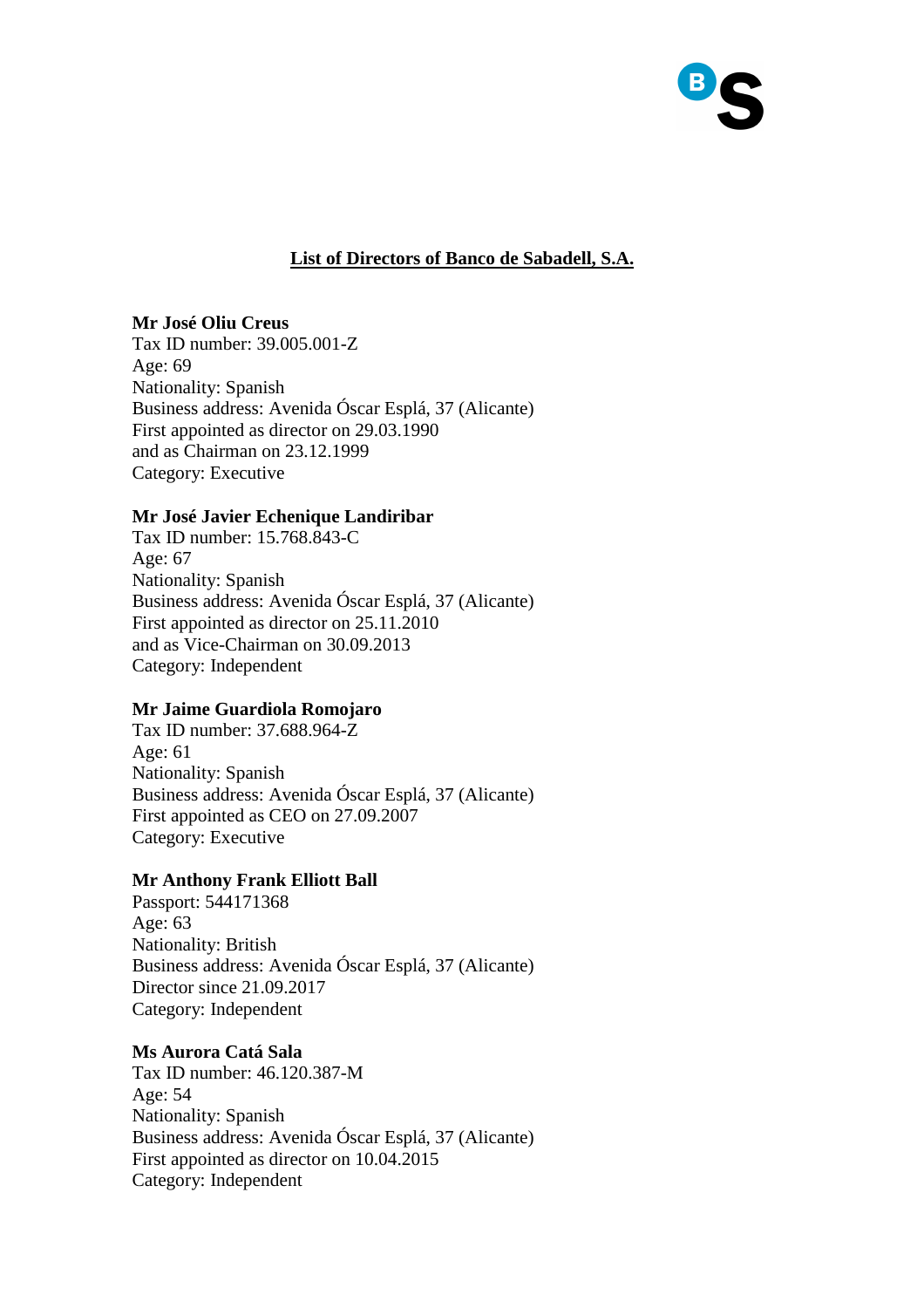

## **Mr Pedro Fontana García**

Tax ID number: 37.648.959-Y Age: 66 Nationality: Spanish Business address: Avenida Óscar Esplá, 37 (Alicante) First appointed as director on 21.12.2017 Category: Independent

#### **Ms María José García Beato**

Tax ID number: 30.501.286-C Age: 53 Nationality: Spanish Business address: Avenida Óscar Esplá, 37 (Alicante) First appointed as director on 17.09.2018 Category: Executive

## **Ms María Teresa Garcia-Milà Lloveras**

Tax ID number: 46.108.791-R Age: 63 Nationality: Spanish Business address: Avenida Óscar Esplá, 37 (Alicante) First appointed as director on 29.03.2007 Category: Lead Independent

#### **Mr George Donald Johnston**

Passport: 508952361 Age: 63 Nationality: British Business address: Avenida Óscar Esplá, 37 (Alicante) First appointed as director on 05.10.2017 Category: Independent

## **Mr David Martínez Guzmán**

Passport: 099205144 Age: 61 Nationality: British Business address: Avenida Óscar Esplá, 37 (Alicante) First appointed as director on 24.04.2014 Category: Proprietary